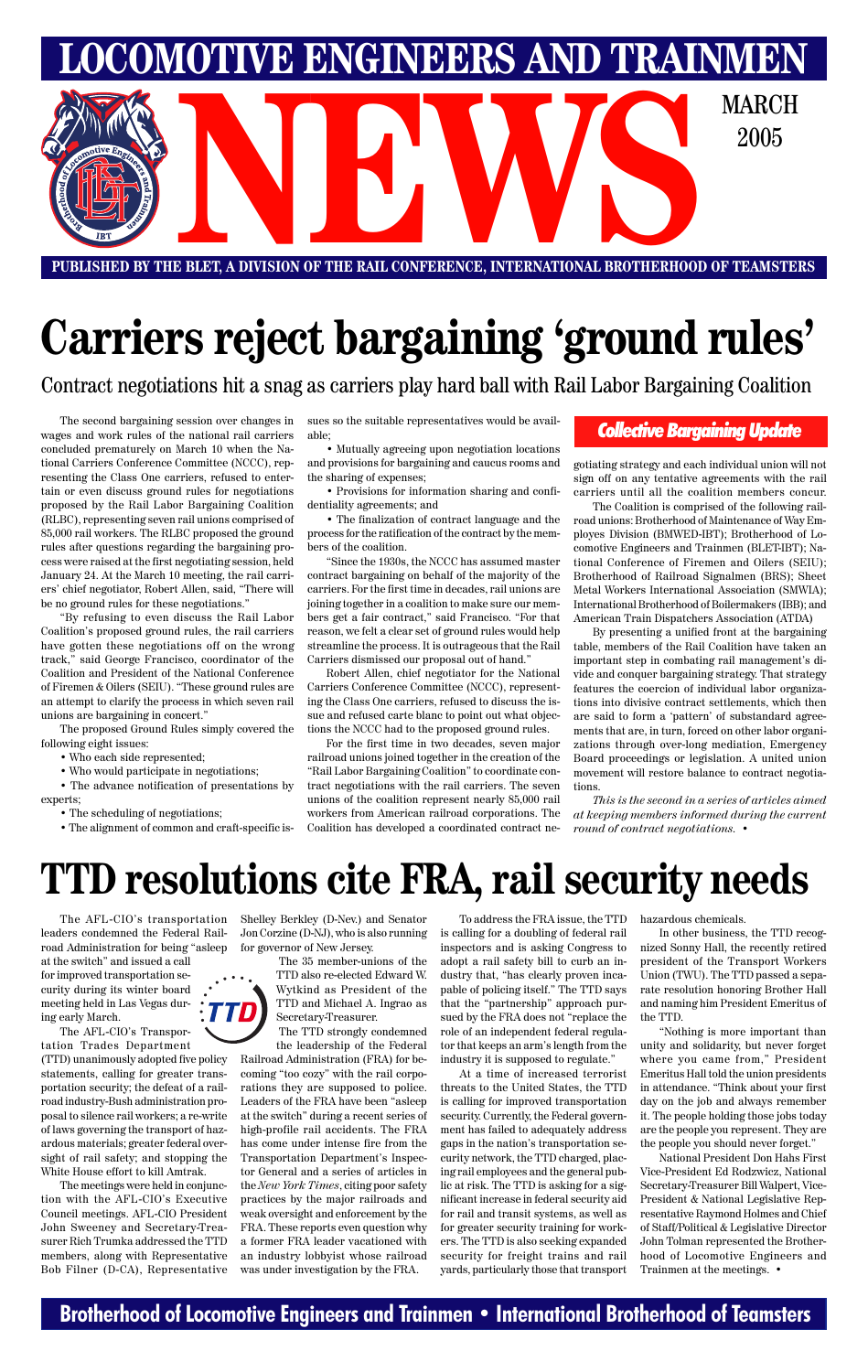Transportation Union has missed the mark when it comes to remote control.

The UTU's Legislative Director from North Dakota recently testified against a BLET safety resolution regarding remote control locomotives before the North Dakota Senate Transportation Committee. His testimony was posted on the UTU's website under the headline, "Straight talk about remote control." The author boasts that remote control has "virtually nothing to do with safety," insisting that it is only a jobs issue.

From the BLET perspective, remote control is an issue of safety — pure and simple.

It is apparent — once again — that the United is an increase of nine percent. In 2004, there were 1,121, which is an increase of 9.7 percent from the previous year.

"When there is a remote control amputation, death, or hazmat spill in North Dakota, I would like to see the UTU and the BNSF come here and tell the victim's family that remote control is only about jobs, not safety," said BLET North Dakota State Legislative Board Chairman Mike Muscha.

Since the widespread implementation of remote control in 2002, the number of yard accidents on our nation's railroads have increased markedly, according to statistics obtained from the Federal Railroad Administration's Office of Safety. In 2002, there were 984 yard accidents. In 2003, there were 1,089, which

"Safety is, was, and always will be our top priority regarding remote control locomotives," said BLET National President Don Hahs. "The UTU, FRA and the carriers have allowed RCOs into the industry, and it is our members who are paying the price with injuries, amputations and deaths. Since allowing remotes into the industry, UTU leaders have done little to improve the safety of the operations. Instead, they have spent the majority of their time playing political games and spin-doctoring their way out of a no-win situation. It would be a refreshing change to see UTU leaders fight for the safety of their members instead of making excuses for selling them out."

The Brotherhood was the first railroad union to petition the FRA for a remote control rulemaking, doing so in a letter dated November 17, 1999. This action is evidence that the Brotherhood's top concern is the safety of employees operating trains by remote control.

"Before the UTU began playing its political games and making backdoor deals with the carriers, the Brotherhood was on record seeking the safest way to implement the new technology," BLET National

control safety resolutions. They are: Douglas County, Wisc.; West Baton Rouge Parish (County), La.; Point Coupee Parish (County), La.; Cuyahoga County, Ohio; Huron County, Ohio; Erie County, Ohio; Whitley County, Ky.; Unicoi County, Tenn.; Contra Costa County, Calif.; Knox County, Tenn.; Clinton County, Iowa; Roanoke County, Va.; Harris County, Texas; Greenup, Ky.; San Francisco, Calif.; Champaign County, Ill.; Beaver County, Utah; Erie County, N.Y.; and El Paso County, Texas.

In addition to Corbin, Ky., 42 other U.S. cities have passed remote safety control resolutions. They are: Baton Rouge, La.; Detroit, Mich.; Shreveport, La.; Marysville, Mich.; Boston, Mass.; Cleveland, Ohio; Pine Bluff, Ark.; North Little Rock, Ark.; Beardstown, Ill.; Bakersfield, Calif.; Woodbridge, N.J.;

The city council of Corbin, Ky., passed a remote control safety resolution on March 14 that urges the U.S. Congress to force the Federal Railroad Administration to implement enforceable safety regulations to govern the operation of remote control locomotives.

Corbin is the 62nd community in the United States to pass such a resolution (43 cities and 19 counties).

The resolution, passed unanimously by the Corbin City Council, charges that the FRA, with the support of rail carriers, has circumvented established safety practices by issuing non-binding guidelines for the operation of unmanned remote control locomotives. While these guidelines were originally intended only for use in pilot projects, rail companies have seized the opportunity to use the non-binding guidelines for full-implementation of remote control systems, thereby created an unregulated and dangerous segment of the rail industry.

Kentucky State Legislative Board Chairman Tommy Mayne thanked the members of BLET Division 463 (Corbin) for their contributions in helping to pass the resolution. In addition, Brother Mayne especially thanked Corbin Mayor Nelson Miller and Commissioners Onkst, Gregory, Farris and Shelton for supporting the resolution.

"I thank the Mayor and City Council for their deep concern for keeping Corbin safe for its citizens and for its railroad employees," Brother Mayne said, noting that Mayor Miller was recently elected. "The new regime here is moving forward for Corbin.

Nineteen counties throughout the United States have also passed remote Maple Heights, Ohio; Alliance, Neb.; Evansville, Ind.; Dupo, Ill.; Durand, Mich; Flat Rock, Mich.; Woodhaven, Mich; Flint, Mich.; Sparks, Nev.; Commerce, Calif.; Clinton, Iowa; Montebello, Calif.; Saginaw, Mich.; Mankato, Minn.; Wamac, Ill.; St. Louis, Mo.; River Rouge, Mich.; Melvindale, Mich.; Redford Township, Mich.; Irvington, Ill.; Berwyn, Ill.; Allen Park, Mich.; Central City, Ill.; Carteret, N.J.; Toledo, Ohio; San Francisco, Calif.; Houston, Texas; Janesville, Wisc.; South Salt Lake City, Utah; Fort Madison, Iowa.; and Milford, Utah.

A copy of Corbin's resolution is available on the BLET website:

http://www.ble-t.org/pr/pdf/corbin.pdf More information regarding remote control trains is available on the BLET website at:

http://www.ble-t.org/remotecontrol

## **Corbin, Ky., passes remote control safety resolution**

President Don Hahs said. "We did not seek to stop the implementation of remote control, as the UTU spin doctors would like you to believe. We petitioned the FRA for a rulemaking that would allow for the implementation of remote control in a safe, regulated environment."

However, the carriers, the FRA and the UTU teamed up to allow remote control to be implemented with simple guidelines and unenforceable regulations.

"It is astounding to allow this technology to be used without a rulemaking procedure and without enforceable federal regulations," said President Hahs. "We need a regulation that provides for the safety of the public and all railroad workers. We don't need the games that are being played now — such as calling this a jobs issue. No BLET member is without a job as a result of the implementation of remote control. It is mostly the jobs of UTU members that have been lost. Plain and simple — it's about safety.

"A rulemaking would not stop or impede the implementation of RCO," President Hahs continued. "It would not adversely effect the movement of rail cars. It would just make those movement safer.

"It's about safety," President Hahs concluded. "Period." •

### **As remote control use continues, safety becomes more of an issue**

Members of the Georgia House of Representatives defeated a "paycheck deception" bill on March 11 with the help of Brotherhood of Locomotive Engineers and Trainmen and members of other labor organizations.

The bill, HB 153, would have restricted labor unions from providing money for political activities. However, the bill did not restrict corporate activities in the same manner.

Georgia working families, including BLET members, mobilized against the

BLET Legislative Chairmen from across the U.S. will meet in Las Vegas in early May for their annual business conference, a legislative workshop and the IBT Unity Conference.

"The annual business meeting is always useful and provides the exchange of important information among the chairmen," said J. T. Norris, Chairman of the National Association of State Legislative Board Chairmen. "If a chairman has tried something in one state and someone else is interested in that same situation for their state, then there can be a swap of information and thus no need to re-invent the wheel. In the end, it saves time and money."

The group was formed a number of years ago and now counts 37 BLET

### BLET helps defeat paycheck deception bill in Georgia House

### State Legislative Board chairmen to meet

Legislative Boards in the U.S. as members of the Association.

Following the annual business meeting on May 4-5, the chairmen will attend a two-day legislative workshop on May 6-7 presented by the BLET Education and Training Department in conjunction with the Teamsters' Education Department.

The Teamsters Unity Conference follows the legislative workshop on May 8-9. The Unity Conference includes attendees from the full spectrum of IBT constituent member groups.

In addition to the various state chairmen, BLET National President Don Hahs, First Vice-President Ed Rodzwicz, National Secretary-Treasurer Bill Walpert and Vice-President & National Legislative Representative Raymond Holmes are expected to attend the business meeting.

For more information concerning

bill through the AFL-CIO's e-activist network and phone banks. This victory was major because the Georgia House is dominated by Republicans by a 99- 81 margin.

"Seventeen Republicans stood with us on this legislation, along with 79 Democrats," said BLET Georgia State Legislative Board Chairman Buddy White. "We sincerely appreciate the support of our friends on both sides of the aisle."

Paycheck deception laws (or "paycheck protection" as its proponents misleadingly call it) silence working families' voices in politics by placing massive reporting and administrative burdens on unions before they could use dues money for any type of political expenditure — from educating members about issues and candidates to lobbying for pro-working family legislation. •

the business meeting, e-mail NASLBC Secretary-Treasurer Perry Renfro at: pcrenfro@cebridge.net . •

### Becomes 62nd U.S. community to ask FRA for enforceable RCO safety regulations

### **BLET LEGISLATIVE NEWS**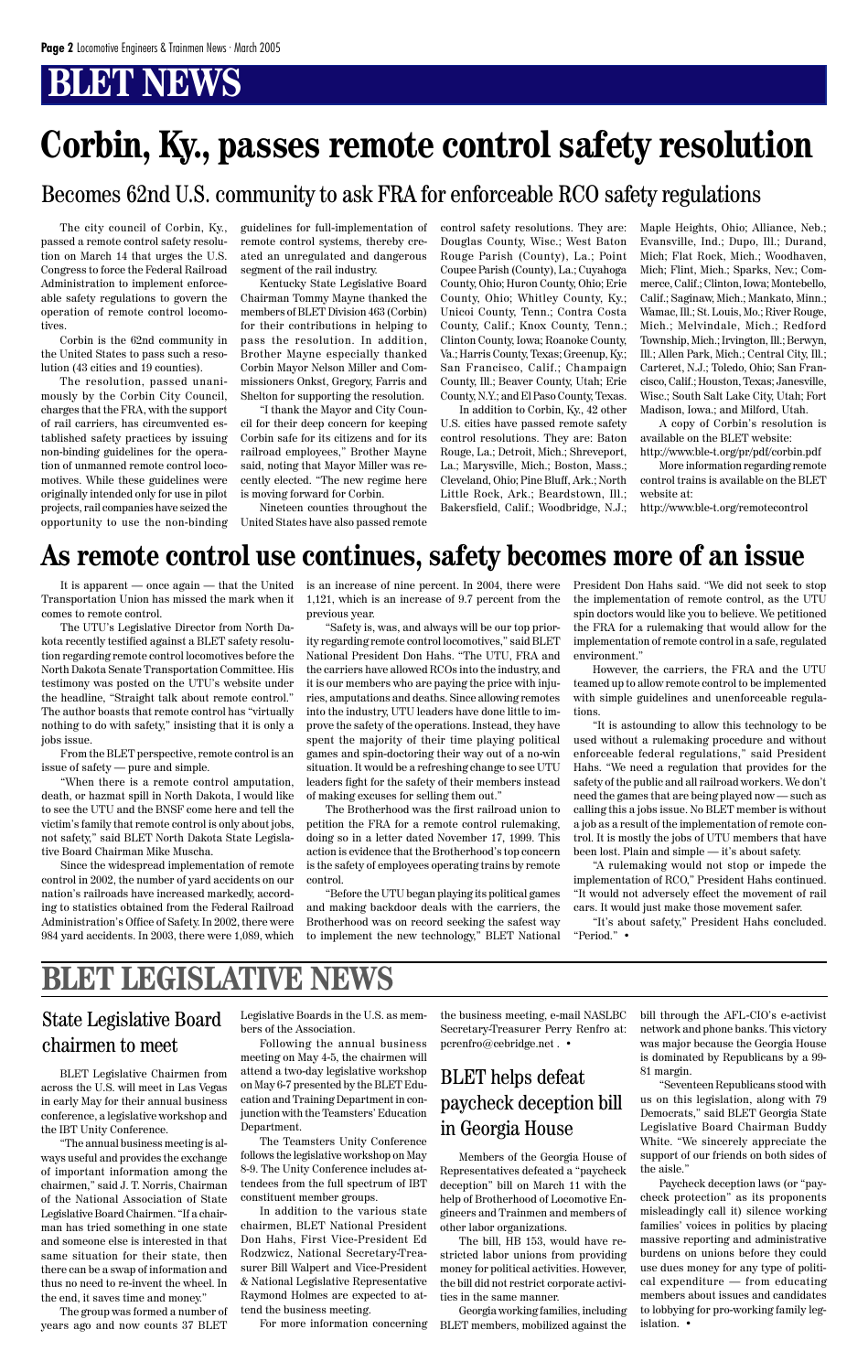|             | Unless there is a large demand, transportation will be self-provided.                                                                                             |        |  |
|-------------|-------------------------------------------------------------------------------------------------------------------------------------------------------------------|--------|--|
| <b>Name</b> | <b>TEAM MEMBERS</b><br><b>Division Number</b>                                                                                                                     | E-mail |  |
|             |                                                                                                                                                                   |        |  |
| 2.          | <u> 1989 - Johann Stoff, deutscher Stoffen und der Stoffen und der Stoffen und der Stoffen und der Stoffen und de</u>                                             |        |  |
| 3.          | <u> 1989 - Johann Stoff, amerikansk politiker (d. 1989)</u>                                                                                                       |        |  |
| 4.          | <u> 1989 - Johann Stoff, amerikansk politiker (d. 1989)</u>                                                                                                       |        |  |
|             |                                                                                                                                                                   |        |  |
|             |                                                                                                                                                                   |        |  |
|             | 2. $\qquad \qquad$                                                                                                                                                | 4.     |  |
|             | <b>MAKE CHECKS PAYABLE TO "EUMA '05"</b><br>Mail this form and check to:<br>Sonny Kertesz, EUMA Golf Chairman . 2 Debbie Drive . Brick, NJ 08724 . (732) 458-7642 |        |  |

|          | <b>EUMA 2005 Registration Form</b>                                                                                                                                                                                                                                                                                                                                                                                                                                                                                                                                   | <b>EUMA</b> set for                                                                                                                                                                                                                                                                                                                                     |
|----------|----------------------------------------------------------------------------------------------------------------------------------------------------------------------------------------------------------------------------------------------------------------------------------------------------------------------------------------------------------------------------------------------------------------------------------------------------------------------------------------------------------------------------------------------------------------------|---------------------------------------------------------------------------------------------------------------------------------------------------------------------------------------------------------------------------------------------------------------------------------------------------------------------------------------------------------|
|          | 67th annual Eastern Union Meeting Association C                                                                                                                                                                                                                                                                                                                                                                                                                                                                                                                      | Saratoga, NY                                                                                                                                                                                                                                                                                                                                            |
|          | Saratoga Springs, N.Y. • June 26-30, 2005<br><b>HOTEL RESERVATIONS</b><br>Contact the Prime Hotel Saratoga Springs, 534 Broadway, by calling (888) 999-4741, and ask<br>for the BLET-EUMA room rate of \$129 per night. Parking is free. Hotel registration deadline is May 26, 2005.<br><b>EUMA REGISTRATION INFORMATION</b><br>Registration fee is \$115 per person and includes buffet breakfast Monday-Thursday, Monday's lunch, Wednesday's banquet and a<br>Sunday picnic. Kids under 16 are \$65 each. Golf tournament fee is \$80 (see separate entry from). | Arrangements Chairman Bill<br>Kearsing and the members of BLET<br>Division 46 host the 67th annual East-<br>ern Union Meeting Association in<br>Saratoga Springs, N.Y., from June 26-<br>30.<br>The meeting will be held at the<br>Prime Hotel Saratoga Springs, and the<br>deadline for reservations is May 26.<br>Reservations can be made by calling |
|          |                                                                                                                                                                                                                                                                                                                                                                                                                                                                                                                                                                      | $(518) 584-4000$ or $(888) 999-4711$ .<br>Saratoga is an outstanding desti-                                                                                                                                                                                                                                                                             |
|          |                                                                                                                                                                                                                                                                                                                                                                                                                                                                                                                                                                      | nation for meetings and conventions<br>because of the relaxing atmosphere<br>and the many diversions it offers. Those                                                                                                                                                                                                                                   |
|          |                                                                                                                                                                                                                                                                                                                                                                                                                                                                                                                                                                      | visiting Saratoga will be pleased with<br>the variety of family oriented establish-                                                                                                                                                                                                                                                                     |
|          |                                                                                                                                                                                                                                                                                                                                                                                                                                                                                                                                                                      | ments. In addition, one will find over<br>60 restaurants and pubs all located                                                                                                                                                                                                                                                                           |
|          |                                                                                                                                                                                                                                                                                                                                                                                                                                                                                                                                                                      | within walking distance of the Prime<br>Hotel.                                                                                                                                                                                                                                                                                                          |
|          | Number of children attending: _______________ Ages: ____________________________Babysitting Required? ______________                                                                                                                                                                                                                                                                                                                                                                                                                                                 | Tentative EUMA activities include<br>a welcome reception/barbecue at the                                                                                                                                                                                                                                                                                |
|          | I AM INTERESTED IN THE FOLLOWING WORKSHOPS:<br>Legislative Rep. __________                                                                                                                                                                                                                                                                                                                                                                                                                                                                                           | hotel, the annual golf outing, a family<br>day at Six Flags Great Escape in Lake<br>George, and a Ben & Jerry's Ice Cream<br>social.                                                                                                                                                                                                                    |
|          | Please mail this form, along with check or money order payable to "EUMA '05" to:<br><b>Bill Kearsing, 2005 EUMA Arrangements Chairman</b><br>107 Vaughn Drive, Albany, NY 12203                                                                                                                                                                                                                                                                                                                                                                                      | EUMA organizers are also plan-<br>ning various educational opportunities<br>for BLET and GIA members, including<br>a Division President's workshop. •                                                                                                                                                                                                   |
|          | For additional info: Call Brother Kearsing at (518) 281-0783; or email BKearsing@aol.com; or on the web at: www.blet046.org                                                                                                                                                                                                                                                                                                                                                                                                                                          |                                                                                                                                                                                                                                                                                                                                                         |
|          | Please print your name and division as clearly as possible on this form so your name tag will be correct.                                                                                                                                                                                                                                                                                                                                                                                                                                                            | <b>PASSENGER</b>                                                                                                                                                                                                                                                                                                                                        |
|          |                                                                                                                                                                                                                                                                                                                                                                                                                                                                                                                                                                      | <b>RAIL NEWS</b>                                                                                                                                                                                                                                                                                                                                        |
|          | <b>2005 EUMA Golf Tournament</b>                                                                                                                                                                                                                                                                                                                                                                                                                                                                                                                                     | <b>Judge blocks BLET</b>                                                                                                                                                                                                                                                                                                                                |
|          | <b>Tuesday, June 28, 2005</b>                                                                                                                                                                                                                                                                                                                                                                                                                                                                                                                                        | strike threat at LIRR                                                                                                                                                                                                                                                                                                                                   |
|          | <b>Eagle Crest Golf Club</b>                                                                                                                                                                                                                                                                                                                                                                                                                                                                                                                                         | A federal magistrate sided with the                                                                                                                                                                                                                                                                                                                     |
|          | <b>FEES AND DETAILS</b><br>\$80 per golfer includes: Green fees, cart, lunch buffet (including mixed greens salad,<br>warm rolls, macaroni salad, baked lasagna and penne pasta with vodka cream sauce and<br>dinner buffet including sausage & peppers, baby back ribs), coffee and tea service, beer,                                                                                                                                                                                                                                                              | Long Island Rail Road on March 8 in<br>its dispute with locomotive engineers<br>who had threatened to strike over the<br>railroad's use of nonunion labor to                                                                                                                                                                                            |
|          | soda, and water served during play.<br><b>SHOTGUN START - FOUR-MAN SCRAMBLE</b><br>Tee off time at 9:00 a.m. Proper golf attire only (collared shirts, no cutoffs, gym shorts or sweats)!                                                                                                                                                                                                                                                                                                                                                                            | move trains in a maintenance yard.<br>Magistrate Robert M. Levy recom-<br>mended that U.S. District Judge Allyne<br>Ross grant an injunction that would                                                                                                                                                                                                 |
|          | <b>TEAM CAPTAIN</b>                                                                                                                                                                                                                                                                                                                                                                                                                                                                                                                                                  | prevent a job action, and that she deny<br>a request by the Brotherhood of Loco-                                                                                                                                                                                                                                                                        |
| Name:    | $E$ -mail                                                                                                                                                                                                                                                                                                                                                                                                                                                                                                                                                            | motive Engineers and Trainmen that<br>the railroad be stopped from using non-                                                                                                                                                                                                                                                                           |
| Address: |                                                                                                                                                                                                                                                                                                                                                                                                                                                                                                                                                                      | union labor.<br>"Sadly, what the court has allowed                                                                                                                                                                                                                                                                                                      |

them to do is whatever they want to do whenever they want to do it," BLET General Chairman Bob Evers said. He added that the issue will likely go to arbitration.

The union has contended the railroad violated its contract by agreeing to allow employees of Bombardier, the Canadian M7 train manufacturer, to move trains for the warranty work at the Arch Street shop in Long Island City, which is under lease to Bombardier.

The attorney for the engineers had argued in court that it was a major dispute, which would not allow the railroad to alter its practices. As such, the attorney said, the railroad should immediately return to the "status quo," meaning union engineers should be the ones to move trains and the act does not permit the LIRR to violate the status quo.

(*From New York's Newsday*) •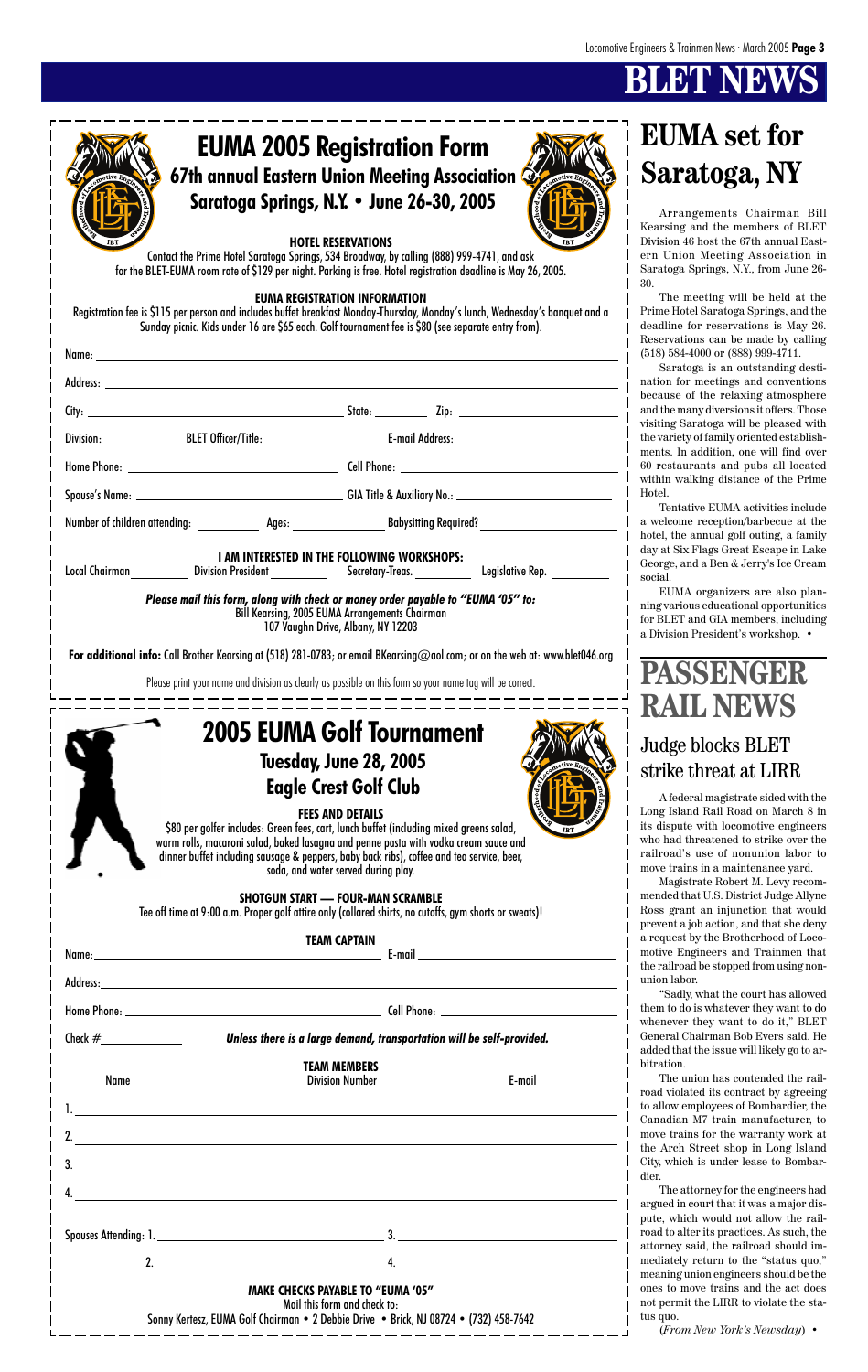An experience of a lifetime is what you will be missing if you do not attend the 65th annual International Western Convention in Calgary, Alberta, Canada. That's according to Brother Mike Linkletter, Chairman of the upcoming IWC, which will take place from July 3-8, 2005.

Brother Linkletter says that once the hard work is done, a party begins in Calgary. That will definitely be the case in July when not only the IWC will be in town, but also the greatest outdoor show on earth — The Calgary Stampede. The Stampede begins on July 9, and members are encouraged to extend their stay in Calgary to witness this must-see rodeo.

Hosted by Brother Linkletter and the members of Teamsters Canada Rail Conference (TCRC) Division 355, the IWC will be held at the Fairmont Palliser Hotel, which is sure to impress. The historic hotel was formerly owned by CP Limited, giving it a rich background in railroading. A room rate of \$144 per night (Canadian dollars) has been secured (using code GRBRL1) for reservations by the June 3 deadline.

Early-bird IWC registration — before April 30, 2005 — is \$60 per person (\$75 Canadian). Registration after April 30, 2005, is \$75 per person (\$99 Canadian). A special "early early-bird" registration is being offered to those who register with the IWC before March 31, 2005. Those who take advantage of the "early early-bird" registration will have their names entered into a special prize drawing to have their banquet fees waived, a \$25 value (\$30 Canadian).

While in Calgary for the convention, members will find that there are many things to do and see around the city. Heritage Park, Spruce Meadows and the Rocky Mountains are only a few.

Activities will include a tour of Banff, a bar stool rodeo dinner, and the annual golf tournament. Educational opportunities and workshops will be offered for Legislative Representatives,



# **65th annual International Western Convention**

Secretary-Treasurers, and possibly Local Chairmen. In addition, the theme of the 65th annual IWC is effective communication. Brother Linkletter is planning a number of guest speakers including two professional arbitrators. Other educational sessions will focus on effectively communicating with managers (dealing with difficult people), effectively communicating with arbitrators, effective communicating with our union Brothers and Sisters, and preparing and communicating with the media.

A tentative agenda calls for a July 4 golf tournament and sight-seeing in Calgary; July 5 is the opening ceremony; July 6 is scheduled for workshops and training; July 7 is more workshops and a gala ball; and July 8 is check-out and the beginning of the Stampede, highlighted by the Calgary Stampede Parade.





*Please mail this form, along with check or money order payable to "TCRC Provincial Legislative Board Alberta," to:* Mike Linkletter • #3 1207 43 Street SE • Calgary, Alberta, Canada T2A 5E5

#### **HOTEL RESERVATIONS**

Contact the Fairmont Palliser, 133 9th Ave. SW, Calgary, by calling (800) 866-5577, or online at: www.fairmont.com/palliser (use booking code GRBRL1) • Rooms are \$144 per night (Canadian) and the reservation deadline is June 3

#### **REGISTRATION INFORMATION**

Early Bird Registration (post marked on or before April 30, 2005) is \$60 per person (\$75 Canadian). Regular registration (after April 30, 2005) is \$75 per person (\$99 Canadian). See below for details on drawing for "early early bird" registraion.

| I plan on attending the following workshops: ____ Local Chairman _____ Secretary-Treas. ________ Legislative Rep.                                                                                                                                                                                                                                                                                                                 |  |  |  |
|-----------------------------------------------------------------------------------------------------------------------------------------------------------------------------------------------------------------------------------------------------------------------------------------------------------------------------------------------------------------------------------------------------------------------------------|--|--|--|
| U.S. Residents: Calculation of fees in U.S. Funds (please include payment with this form):<br>U.S. Residents: Calculation of fees in U.S. Funds (please include payment with this form):<br>U.S. Funds: Early-bird registration at \$60 per person (prior to 4/30/05):  \$60.00/person X No. of People = \$<br>U.S. Funds: Regular registration at \$75 per person (after 4/30/05):  \$75.00/person X No. of People = \$ ________ |  |  |  |

| U.S. Funds: Bar Stool Rodeo Dinner registration at \$20 per person: \$20.00/person X No. of People $=$ \$ |  |
|-----------------------------------------------------------------------------------------------------------|--|
|                                                                                                           |  |

U.S. Funds: Golf tournament registration at \$100 per person: ................................. \$100.00/person X No. of People  $\;=\;$ \$

**Canadian Residents: Calculation of fees in Canadian Funds (please include payment with this form):** Canadian: Early-bird registration at \$75 per person (prior to  $4/30/05$ ): ............... \$75.00/person X No. of People  $=$  \$ Canadian: Regular registration at \$99 per person (after 4/30/05): .........................\$99.00/person X No. of People  $=$  \$ Canadian: Golf tournament registration at \$125 per person: ............................... \$125.00/person X No. of People = \$ Canadian: Tour of Banff at \$30 per person: ........................................................... \$30.00/person X No. of People = \$ Canadian: Banquet registration at \$30 per person:............................................... \$30.00/person X No. of People = \$ Canadian: Bar Stool Rodeo Dinner registration at \$25 per person: ...........................\$25.00/person X No. of People  $=$  \$  **Total Amount Enclosed (in Canadian Funds)**: ..................................................................................... \$

"Early early registration" on or before March 31, 2005, will be eligible for a special prize draw to have their banquet fees waived.

**For additional information:** Contact IWC Chairman Mike Linkletter at: mlinkletter@teamstersrail.ca .

### *65th International Western Convention Calgary, Alberta, Canada • July 3-8, 2005 Chairman: Mike Linkletter & Division 355* **IWC 2005 Registration Form**



Stunning mountain views (above) and Rocky Mountain wildlife are just two of the natural attractions available to members who attend the upcoming International Western Convention in Calgary, Alberta. (Photos courtesy: Tourism Calgary.)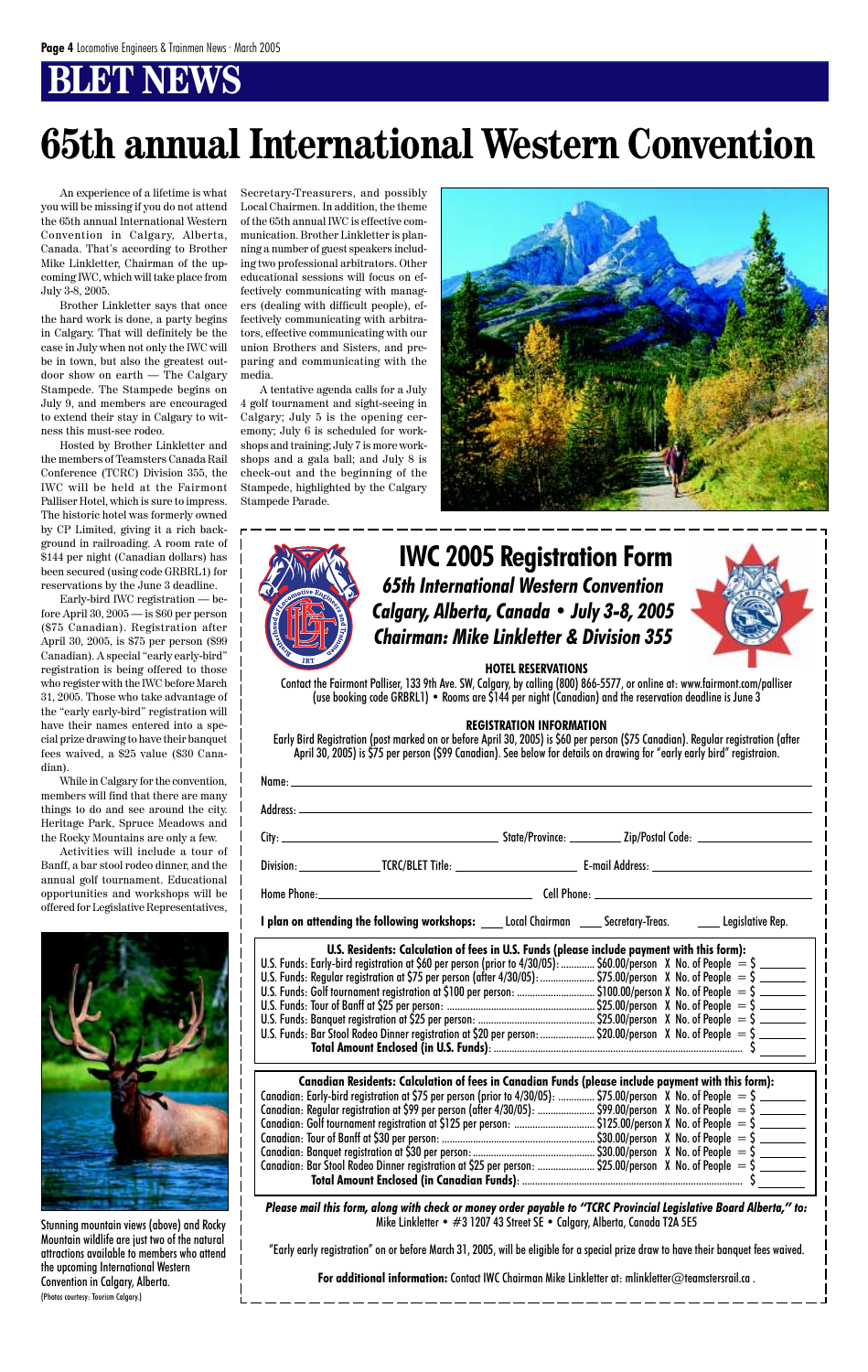|   | <b>SMA 2005 Registration Form</b>                     |
|---|-------------------------------------------------------|
|   | <b>2</b> 78th annual Southeastern Meeting Association |
| I | Montgomery, Ala. • June 12-17, 2005                   |
|   |                                                       |

#### **HOTEL RESERVATIONS**

Embassy Suites Hotel, 300 Tallapoosa St., Montgomery, Ala., 1-800-EMBASSY or (334) 269-5055. Be sure to ask for the BLET room rate of \$114 per night (Code SLE). Registration deadline for the BLET rate is May 13, 2005.

#### **REGISTRATION INFORMATION**

Early Bird Registration costs/activity fee is \$60.00 per person registering and paying-in-full by April 15, 2005 (registration after April 15 is \$70.00 per person). All BLET members must also pay \$20 SMA dues. There is a \$53.00 per person golf tournament fee.

| 3. Colf Tournament at Robert Trent Jones Golf Trail in Prattville, Ala. | If you are interested in any of the following activities, please indicate the number attending<br>so we know how many plan to participate:<br>(Please note that these activities are subject to change based on funding and participation levels.) |
|-------------------------------------------------------------------------|----------------------------------------------------------------------------------------------------------------------------------------------------------------------------------------------------------------------------------------------------|
|                                                                         |                                                                                                                                                                                                                                                    |

**Please indicate which of the following workshops you would like to attend:** 1. Local Chairman Workshop 3. Legislative Representative Workshop

BLET members are in for a dose of southern hospitality at the 78th annual Southeastern Meeting Association in Montgomery, Ala., June 12-17, 2005.

- 7:00 a.m.-8:30 a.m.: Breakfast
	- $8:00$  a.m.-5:00 p.m.: Golf tournament

Brother David Bowen and the members of BLET Division 332 will host this year's SMA, which will be held at the Embassy Suites Hotel in downtown Montgomery. A room rate of \$114 per night has been secured for the convention, and reservations can be made by calling 1-800-EMBASSY or (334) 269- 5055. Be sure to use discount code SLE when making your reservations. The deadline for room reservations is May 13.

A number of entertaining activities are planned for BLET members to compliment the various educational opportunities also on the agenda. Tentative plans include a trip to the Victory Land Dog Racing Track (includes a buffet dinner), a trip to the Montgomery Zoo, a historical tour of Old Alabama Town, and a formal banquet. Members will also have the opportunity to attend a bluegrass music show featuring Brother Rod Sanders, a member of BLET Division 332 (Montgomery). This year's golf tournament will take place at the Robert Trent Jones Golf Trail in Prattville, Ala.

|                                                                                                                             | Secretary-Treasurer Workshop                                                                                                                                                                                                                                                                                                                                                                                                                                                                               |                                                                                                     | <b>Division President Workshop</b>                          | - 6.00 а.ш.-э.00 р.ш Оон юш нашент<br>• 9:00 a.m.-4:00 p.m.: Historical tour of<br>Montgomery and visit to Montgomery                                                                                                                           |  |
|-----------------------------------------------------------------------------------------------------------------------------|------------------------------------------------------------------------------------------------------------------------------------------------------------------------------------------------------------------------------------------------------------------------------------------------------------------------------------------------------------------------------------------------------------------------------------------------------------------------------------------------------------|-----------------------------------------------------------------------------------------------------|-------------------------------------------------------------|-------------------------------------------------------------------------------------------------------------------------------------------------------------------------------------------------------------------------------------------------|--|
|                                                                                                                             | Will you be using the baby sitting service that will be available at a minimal fee? Yes                                                                                                                                                                                                                                                                                                                                                                                                                    |                                                                                                     | No                                                          | Zoo (lunch and transportation fur-<br>nished)<br>• Open night, dinner on your own                                                                                                                                                               |  |
|                                                                                                                             | • Early Bird Registration fee (before April 15, 2004): \$60.00 (All attendees 13 or older must pay the activity fee)<br>• Regular Registration fee (after April 15, 2004): \$70.00 (All attendees 13 or older must pay the activity fee)<br>• SMA Dues: \$20.00 (All BLET members must pay SMA dues)<br>• Golf Tournament: \$53.00 per person (Includes green fees, lunch, transportation and prizes)<br>Please mail this form, along with check or money order payable to "David Bowen, SMA Chairman" to: | <b>REGISTRATION FEES</b><br>David Bowen, SMA Chairman<br>2835 County Road 59 • Deatsville, AL 36022 |                                                             | Thursday, June 16<br>• $7:00$ a.m.-9:00 a.m.: Breakfast<br>• 9:00 a.m.-11:30 a.m.: BLET closed<br>meeting<br>• 1:00 p.m.-2:45 p.m.: BLET closed<br>meeting GIA luncheon, sponsored by<br>$_{\rm DLC}$<br>$\cdot$ 6:00 p.m. -10:00 p.m.: Banquet |  |
| For more details: Contact Brother Bowen at: (334) 361-4181 (home); or (334) 201-2200 (cell); or email: $<$ dab332@aol.com>. |                                                                                                                                                                                                                                                                                                                                                                                                                                                                                                            |                                                                                                     | Friday, June 17<br>$\bullet$ 7:00 a.m.-9:00 a.m.: Breakfast |                                                                                                                                                                                                                                                 |  |
|                                                                                                                             | Arrival Date: Sunday, June 12, 2005. Check out: Friday, June 17, 2005<br>Please print your name and division number as clearly as possible on this form so that your name tag will be correct.                                                                                                                                                                                                                                                                                                             |                                                                                                     |                                                             | • Check out and good-byes. See you<br>next year in Chattanooga.                                                                                                                                                                                 |  |

In addition to these activities, educational workshops will be held for Local Chairmen, Secretary-Treasurers, Legislative Representatives, and Division Presidents (pending membership interest levels).

Early-bird registration for the SMA is \$60 per person for those who register (and pay-in-full) before April 15, 2005. After that date, regular registration is \$70 per person.

The 78th annual SMA offers something for everyone and is a convention you will not want to miss!

#### **Tentative Agenda 78th annual SMA**

*(This tentative agenda is subject to change.)*

#### **Sunday, June 12**

• 9:00 a.m.-4:00 p.m.: Check-in and registration Special rate at Robert Trent Jones Golf Trail (tee time only \$53.00) • 3:30 p.m.-6:00 p.m.: Bluegrass music

featuring BLET Division 332 member Rod Sanders and his band.

• Open night, dinner on your own

#### **Monday, June 13**

*(Railroad Retirement Board representatives on hand today through Wednesday)*

- 9:00 a.m.-5:00 p.m.: Registration
- 7:00 a.m.-9:00 a.m.: Breakfast in hotel restaurant
- 8:30 a.m.-10:00 a.m.: Opening ceremonies
- 12:30 p.m.-3:30 p.m.: BLET closed meeting

• 10:30 a.m.-3:30 p.m.: GIA shopping trip with lunch sponsored by Designated Legal Counsel (DLC)

• 5:00 p.m.: Busses load for a night of dining and dog racing at Victory Land Race Track

#### **Tuesday, June 14**

- 7:00 a.m.-9:00 a.m.: Breakfast
- 9:00 a.m.-4:00 p.m.: Workshops for Local Chairmen and Secretary-Treasurers. Working lunch provided by BRCF.
- 9:00 a.m.-3:30 p.m.: DLC Legal Fair
	- 6:00 p.m.-9:00 p.m.: Casino Night

#### **Wednesday, June 15**



Skyline of downtown Montgomery, Ala., host city of the 78th annual Southeastern Meeting Association.

## **78th annual Southeastern Meeting Association**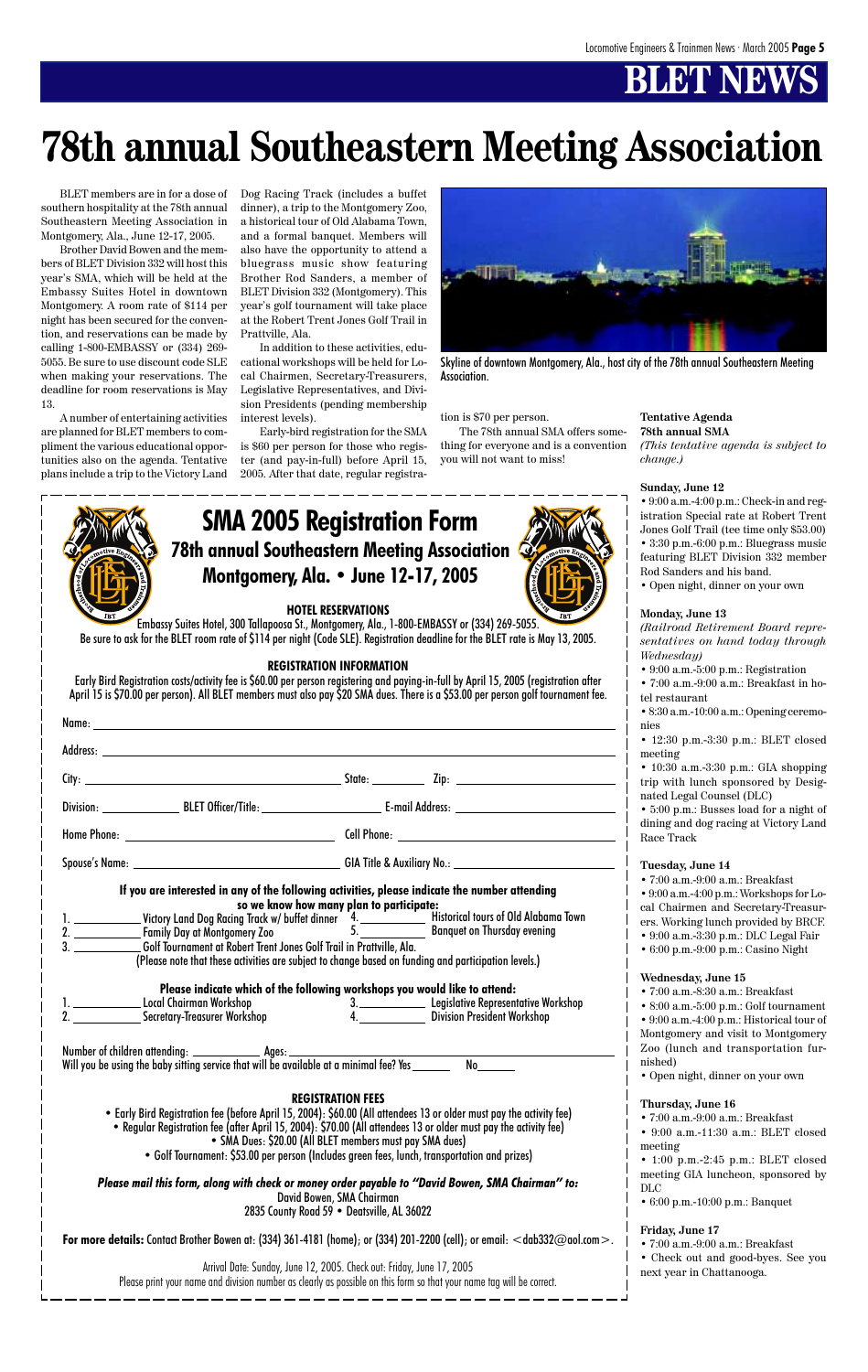Employers and employees covered by the Railroad Retirement Act pay higher retirement taxes than those covered by the Social Security Act, so that railroad retirement benefits remain substantially higher than social security benefits.

The following questions and answers show the differences in railroad retirement and social security benefits

payable at the close of the fiscal year ending September 30, 2004. It also shows the differences in age requirements and payroll taxes under the two systems.

**1. How do the average monthly railroad retirement and social security benefits paid to retired em-**

**ployees and spouses compare?**

The average age annuity being paid by the Railroad Retirement Board at the end of fiscal year 2004 to career rail employees was \$2,075 a month, and for all retired rail employees the average was \$1,620. The average age retirement benefit being paid under social security was just over \$925 a month. Spouse benefits averaged \$620 a month under railroad retirement compared to \$450 under social security.

The Railroad Retirement Act also provides supplemental railroad retirement annuities of between \$23 and \$43 a month, which are payable to employees who retire directly from the rail industry with 25 or more years of service.

#### **2. Are the benefits awarded to recent retirees generally greater than the benefits payable to those who retired years ago?**

Yes, because recent awards are based on higher average earnings. For career railroad employees retiring at the end of fiscal year 2004, regular annuity awards averaged over \$2,710 a month while monthly benefits awarded to workers retiring at full retirement age under social security averaged about \$1,245. If spouse benefits are added, the combined benefits for the employee and spouse would approximate \$3,820 under railroad retirement coverage, compared to \$1,865 under social security. Adding a supplemental annuity to the railroad family's benefit increases average total benefits for current career rail retirees to nearly \$3,860 a month.

#### **3. How much are the disability benefits currently awarded?**

Disabled railroad workers retiring directly from the railroad industry at the end of fiscal year 2004 were awarded nearly \$2,305 a month on the average while awards for disabled workers under social security averaged almost \$950.

While both the Railroad Retirement and Social Security Acts provide ben-

efits to workers who are totally disabled for any regular work, the Railroad Retirement Act also provides disability benefits specifically for career employees who are disabled for work in their regular railroad occupation. Career employees may be eligible for such an occupational disability annuity at age 60 with 10 years of service, or at any age with 20 years of service.

#### **4. Can railroaders retire at earlier ages than workers under social security?**

Railroad employees with 30 or more years of creditable service are eligible for regular annuities based on age and service the first full

month they are age 60, and rail employees with less than 30 years of creditable service are eligible for regular annuities based on age and service the first full month they are age 62.

No early retirement reduction applies if a rail employee retires at age 60 or older with 30 years of service and his or her retirement is after 2001, or if the employee retired before 2002 at age 62 or older with 30 years of service.

Early retirement reductions are otherwise applied to annuities awarded before full retirement age—the age at which an employee can receive full benefits with no reduction for early retirement. This ranges from age 65 for those born before 1938 to age 67 for those born in 1960 or later, the same as under social security.

Under social security, a worker cannot begin receiving retirement benefits based on age until age 62, regardless of how long he or she worked, and social security retirement benefits are reduced for retirement prior to full retirement age regardless of years of coverage.

#### **5. Does social security offer any benefits that are not available under railroad retirement?**

Social security does pay certain types of benefits that are not available under railroad retirement. For example, social security provides children's benefits when an employee is disabled, retired or deceased. Under current law, the Railroad Retirement Act only provides children's benefits if the employee is deceased. However, the Railroad Retirement Act includes a special minimum guaranty provision which ensures that railroad families will not receive less in monthly benefits than they would have if railroad earnings were covered by social security rather than railroad retirement laws. This guaranty is intended to cover situations in which one or more members of a family would otherwise be eligible for a type of social security benefit that is not provided under the Railroad Retirement Act. Therefore, if a retired rail employee has children who would otherwise be eligible for a benefit under social security, the employee's annuity can be increased to reflect what social security would pay the family.

#### **6. How much are monthly benefits for survivors under railroad retirement and social security?**

Survivor benefits are generally higher if payable by the Board rather than social security. At the end of fiscal year 2004, the average annuity being paid to all aged and disabled widow(er)s averaged \$1,020 a month, compared to \$880 under social security.

Benefits awarded by the Board at the end of fiscal year 2004 to aged and disabled widow(er)s of railroaders averaged about \$1,410 a month, compared to over \$655 under social security.

The annuities being paid at the end of fiscal year 2004 to widowed mothers/ fathers averaged \$1,335 a month and children's annuities averaged \$765, compared to \$670 and \$605 a month for widowed mothers/fathers and children, respectively, under social security.

Those awarded at the end of fiscal year 2004 averaged \$1,555 a month for widowed mothers/fathers and \$985 a month for children under railroad retirement, compared to \$665 and \$615 for widowed mothers/fathers and children, respectively, under social security.

The benefits to aged and disabled widow(er)s and widowed mothers/fathers at the end of fiscal year 2004 reflect a provision of the Railroad Retirement and Survivors' Improvement Act of 2001.

#### **7. How do railroad retirement and social security lump-sum death benefit provisions differ?**

Both the railroad retirement and social security systems provide a lumpsum death benefit. The railroad retirement lump-sum benefit is generally payable only if survivor annuities are not immediately due upon an employee's death. The social security lump-sum benefit may be payable regardless of whether monthly benefits are also due. Both railroad retirement and social security provide a lump-sum benefit of \$255. However, if a railroad employee completed 10 years of service before 1975, the average railroad retirement lump-sum benefit payable is \$950. Also, if an employee had less than 10 years of service, but had at least 5 years of such service after 1995, he or she would have to have had an insured status under social security law (counting both railroad retirement and social security credits) in order for the \$255 lump-sum benefit to be payable. The social security lump sum is generally only payable to the widow or widower living with the employee at the time of death. Under railroad retirement, if the employee had 10 years of service before 1975, and was not survived by a living-with widow or widower, the lump sum may be paid to the funeral home or the payer of the funeral expenses.

The railroad retirement system also provides, under certain conditions, a residual lump-sum death benefit which ensures that a railroad family receives at least as much in benefits as the employee paid in railroad retirement taxes before 1975. This benefit is, in effect, a refund of an employee's pre-1975 railroad retirement taxes, after subtraction of any benefits previously paid on the basis of the employee's service. However, an employee's benefits generally exceed taxes within two years; this death benefit is, consequently, seldom payable.

#### **8. How do railroad retirement and social security payroll taxes compare?**

Railroad retirement payroll taxes, like railroad retirement benefits, are calculated on a two-tier basis. Rail employees and employers pay tier I taxes at the same rate as social security taxes, 7.65 percent, consisting of 6.20 percent on earnings up to \$90,000 in 2005 and 1.45 percent for Medicare hospital insurance on all earnings.

In addition, rail employees and employers both pay tier II taxes which are used to finance railroad retirement benefit payments over and above social security levels.

Beginning with the taxes payable for calendar year 2004, tier II taxes on both employers and employees are based on an average account benefits ratio. Depending on that ratio, the tier II tax rate for employers will range between 8.20 percent and 22.10 percent, while the tier II tax rate for employees will be between 0 percent and 4.90 percent.

In 2005, the tier II tax rate on employees is 4.40 percent and on rail employers it is 12.60 percent on employee earnings up to \$66,900.

More information on this topic is available at: http://www.rrb.gov/act/pdf/ taxrate.pdf .



**9. How much are regular railroad retirement taxes for an employee earning \$90,000 in 2005 compared to social security taxes?**

The maximum amount of regular railroad retirement taxes that an employee earning \$90,000 can pay in 2005 is \$9,828.60, compared to \$6,885 under social security. For railroad employers, the maximum annual regular retirement taxes on an employee earning \$90,000 are \$15,314.40 compared to \$6,885 under social security.

Employees earning over \$90,000, and their employers, will pay more in retirement taxes than the above amounts because the Medicare hospital insurance tax of 1.45 percent is applied to all earnings. •

## **Benefits under Railroad Retirement, Social Security**

Railroad Retirement benefits remain substantially better than Social Security benefits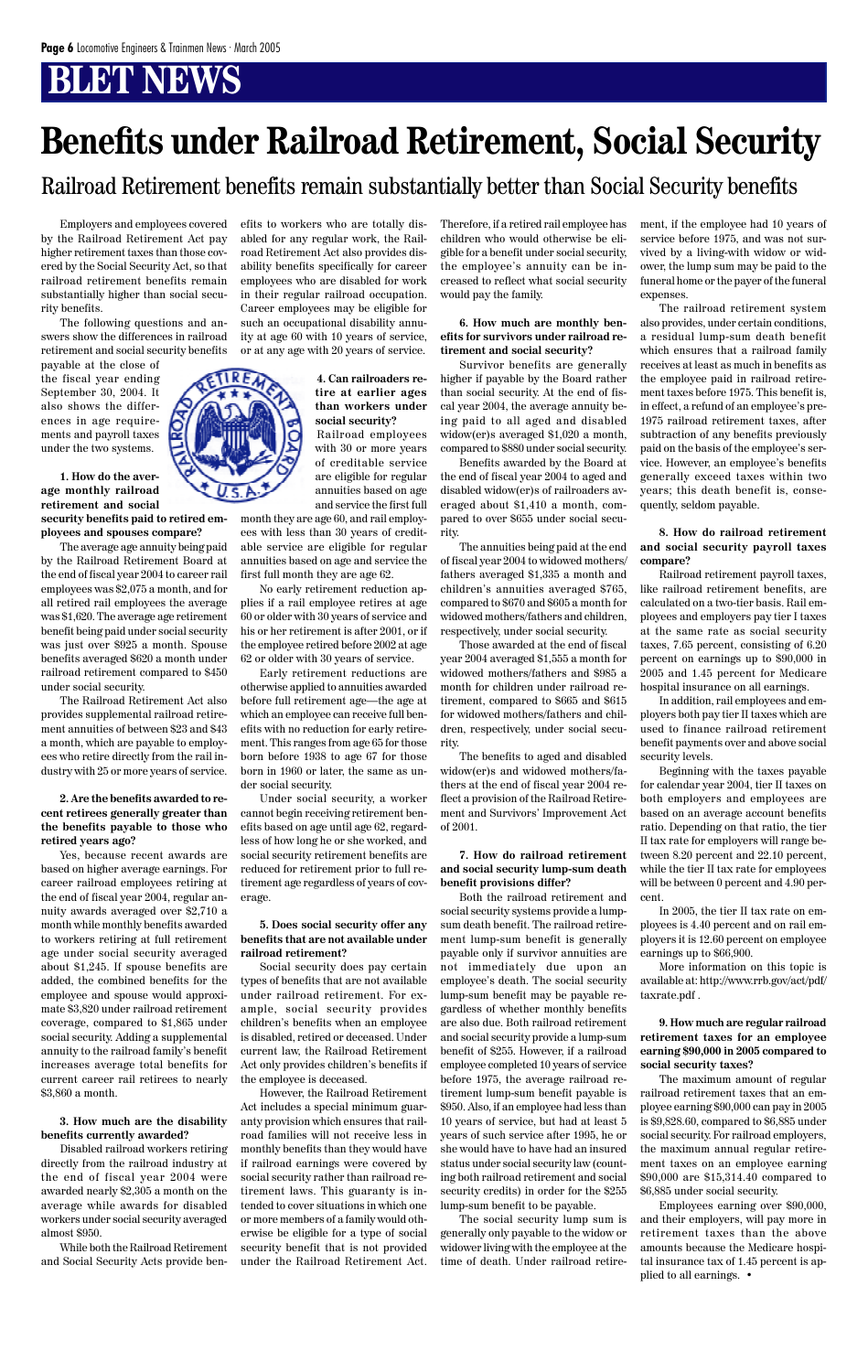In addition to the retirement annuities payable to employees, the Railroad Retirement Act, like the Social Security Act, also provides annuities for the spouses of retired employees. Payment of a spouse annuity is made directly to the wife or husband of the employee. Divorced spouses may also qualify for benefits.

The following questions and answers describe the benefits payable to spouses and the eligibility requirements.

#### **1. How are railroad retirement spouse annuities computed?**

Regular railroad retirement annuities are computed under a two-tier formula. The spouse annuity formula is based on certain percentages of the employee's tier I and tier II amounts.

The tier I portion of an employee's annuity is based on both railroad retirement credits and any social security credits that the employee also earned. Computed using social security benefit formulas, an employee's tier I benefit approximates the social security benefit that would be payable if all the employee's work were performed under the Social Security Act.

The tier II portion of the employee's annuity is based on railroad retirement credits only, and may be compared to the retirement benefits paid over and above social security benefits to workers in other industries.

The first tier of a spouse annuity is generally 50 percent of the railroad employee's tier I amount. The second tier amount is 45 percent of the employee's tier II amount.

#### **2. How does a railroad retirement spouse annuity compare to a social security spouse benefit?**

The average annuity awarded to spouses in fiscal year 2004, excluding divorced spouses, was \$761 a month, while the average monthly social security spouse benefit was about \$335.

Annuities awarded in fiscal year 2004 to the spouses of employees who were of full retirement age or over and who retired directly from the rail industry with at least 25 years of service averaged \$867 a month; and the average award to the spouses of employees retiring at age 60 or over with at least 30

years of service was \$1,062 a month.

**3. What are the age requirements for a railroad retirement spouse annuity?**

The age requirements for a spouse annuity depend on the employee's age and date of retirement and the employee's years of railroad service.

The following requirements apply if the employee's annuity began after 1974.

If a retired employee with 30 or more years of service is age 60 and receiving an annuity, the employee's spouse is also eligible for an annuity the first full month the spouse is age 60. Certain early retirement reductions are applied if the employee first became eligible for a 60/30 annuity July 1, 1984, or later and retired at age 60 or 61 before 2002. If the employee was awarded a disability annuity, has attained age 60 and has 30 years of service, the spouse can receive an unreduced annuity the first full month she or he is age 60, regardless of whether the employee annuity began before or after 2002 as long as the spouse's annuity beginning date is after 2001.

If a retired employee with less than 30 years of service is age 62 and receiving an annuity, the employee's spouse is also eligible for an annuity the first full month the spouse is age 62. Early retirement reductions are applied to the spouse annuity if the spouse retires prior to full retirement age. Full retirement age for a spouse is gradually rising to age 67, just as for an employee, depending on the year of birth. Reduced benefits are still payable at age 62, but the maximum reduction will be 35 percent rather than 25 percent by the year 2022. However, the tier II portion of a spouse annuity will not be reduced beyond 25 percent if the employee had any creditable railroad service before August 12, 1983.

#### **4. What if the spouse is caring for a child of the retired employee?**

A spouse of an employee receiving an age and service annuity (or a spouse of a disability annuitant who is otherwise eligible for an age and service annuity) is eligible for a spouse annuity at any age if caring for the employee's unmarried child, and the child is under age 18 or the child became disabled before age 22.

#### **5. What are some of the other general eligibility requirements?**

For more information and/or a benefit estimate, a person should contact the nearest office of the Railroad Retirement Board. Most Board offices are open to the public from 9:00 a.m. to 3:30 p.m., Monday through Friday, except on Federal holidays. Persons can find the address and phone number of the Board office serving their area by calling the automated toll-free RRB Help Line at (800) 808-0772. They can also get this information from the Board's Web site at www.rrb.gov. •

The employee must have been married to the spouse for at least one year, unless the spouse is the natural parent of their child; the spouse was eligible or potentially eligible for a railroad retirement widow(er)'s, parent's or disabled child's annuity in the month before marrying the employee; or the spouse was previously married to the employee and received a spouse annuity. However, entitlement to a surviving divorced spouse, surviving divorced young mother (father), or remarried widow(er) annuity does not waive the one-year marriage requirement.

**6. Under what conditions can the divorced spouse of a rail employee receive a spouse annuity?**

A spouse annuity may also be payable to the divorced wife or husband of a retired employee if their marriage lasted for at least 10 years, both have attained age 62 for a full month, and the divorced spouse is not currently married. The amount of a divorced spouse's annuity is, in effect, equal to what social security would pay in the same situation (tier I only) and therefore less than the amount of the spouse annuity otherwise payable. The average divorced spouse annuity awarded in fiscal year 2004 was \$416.

#### **7. Would the award of an annuity to a divorced spouse affect the monthly annuity rate payable to a retired employee and/or the current spouse?**

No. If a divorced spouse becomes entitled to an annuity based on the employee's railroad service, the award of the divorced spouse's benefit would not affect the amount of the employee's annuity, nor would it affect the amount of the railroad retirement annuity that may be payable to the current spouse.

#### **8. Are spouse annuities subject to offset for the receipt of other benefits?**

The tier I portion of a spouse annuity is reduced for any social security entitlement, regardless of whether the social security benefit is based on the spouse's own earnings, the employee's earnings or the earnings of another person. This reduction follows principles of social security law which, in effect, limit payment to the higher of any two or more benefits payable to an individual at one time.

The tier I portion of a spouse annuity may also be reduced for receipt of any Federal, State or local pension separately payable to the spouse based on the spouse's own earnings. The reduction generally does not apply if the employment on which the public service pension is based was covered under the Social Security Act throughout the last 60 months of public employment. (This 60-month requirement is being phased in over a five-year period ending March 1, 2009, and there are some exceptions.) Most military service pensions and payments from the Department of Veterans Affairs will not cause a reduction. For spouses subject to the public service pension reduction, the tier I reduction is equal to 2/3 of the amount of the public service pension.

In addition, if the employee was first eligible for a railroad retirement annuity and a Federal, State or local government pension after 1985, there may be a reduction in the employee's tier I amount for receipt of a public pension based, in part or in whole, on employment not covered by social security or railroad retirement after 1956. If the employee's tier I benefit is offset for a noncovered service pension, the spouse tier I amount is 50 percent of the employee's tier I amount after the offset.

The spouse tier I portion may also be reduced if the employee is under age 65 and is receiving a disability annuity as well as worker's compensation or public disability benefits.

#### **9. What if a husband and wife are both railroad employees?**

If both the husband and wife are qualified railroad employees and either had some railroad service before 1975, both can receive separate railroad retirement employee and spouse annuities, without a full dual benefit reduction. If both the husband and wife started railroad employment after 1974, the amount of any spouse or divorced spouse annuity is reduced by the amount of the employee annuity to which the spouse is also entitled.

#### **10. Are railroad retirement annuities subject to garnishment or property settlements?**

Certain percentages of any railroad retirement annuity (employee, spouse or survivor) may be subject to legal process (i.e., garnishment) to enforce an obligation for child support and/or alimony payments.

Also, with the exception of the tier I portion of a railroad retirement annuity, all other portions of an employee's annuity are subject to court-ordered property settlements in proceedings related to divorce, annulment or legal separation.

#### **11. How can a person get more information about railroad retirement spouse annuities?**

# **Railroad Retirement and spousal annuities**

### 2005 Railroad Retirement Board Informational Conferences

The U.S. Railroad Retirement Board will offer free informational conferences for elected officers of all rail labor unions throughout 2005.

Registration for all informational conferences begins at 8 a.m. The programs begin promptly at 8:30 a.m. and end at 12:30 p.m.

> **April 1 • East Hanover, N.J.** Ramada Conference Center 130 Route 10 West

**April 8 • Covina, Calif.** Embassy Suites Hotel 1211 E. Garvey Street

**April 8 • Roanoke, Va.** Holiday Inn Airport, 6626 Thirlane Rd. I-581 & Peters Creek Rd.

**April 15 • Eagan, Minn.** Yankee Square Inn, 3450 Washington Dr. I-35E & Yankee Doodle Rd.

**April 15 • New York, N.Y.** Doubletree Metropolitan Hotel 569 Lexington Ave. at 51st St.

**April 15 • Nashville, Tenn.** Prime Hotel & Suites 1112 Airport Center Dr.